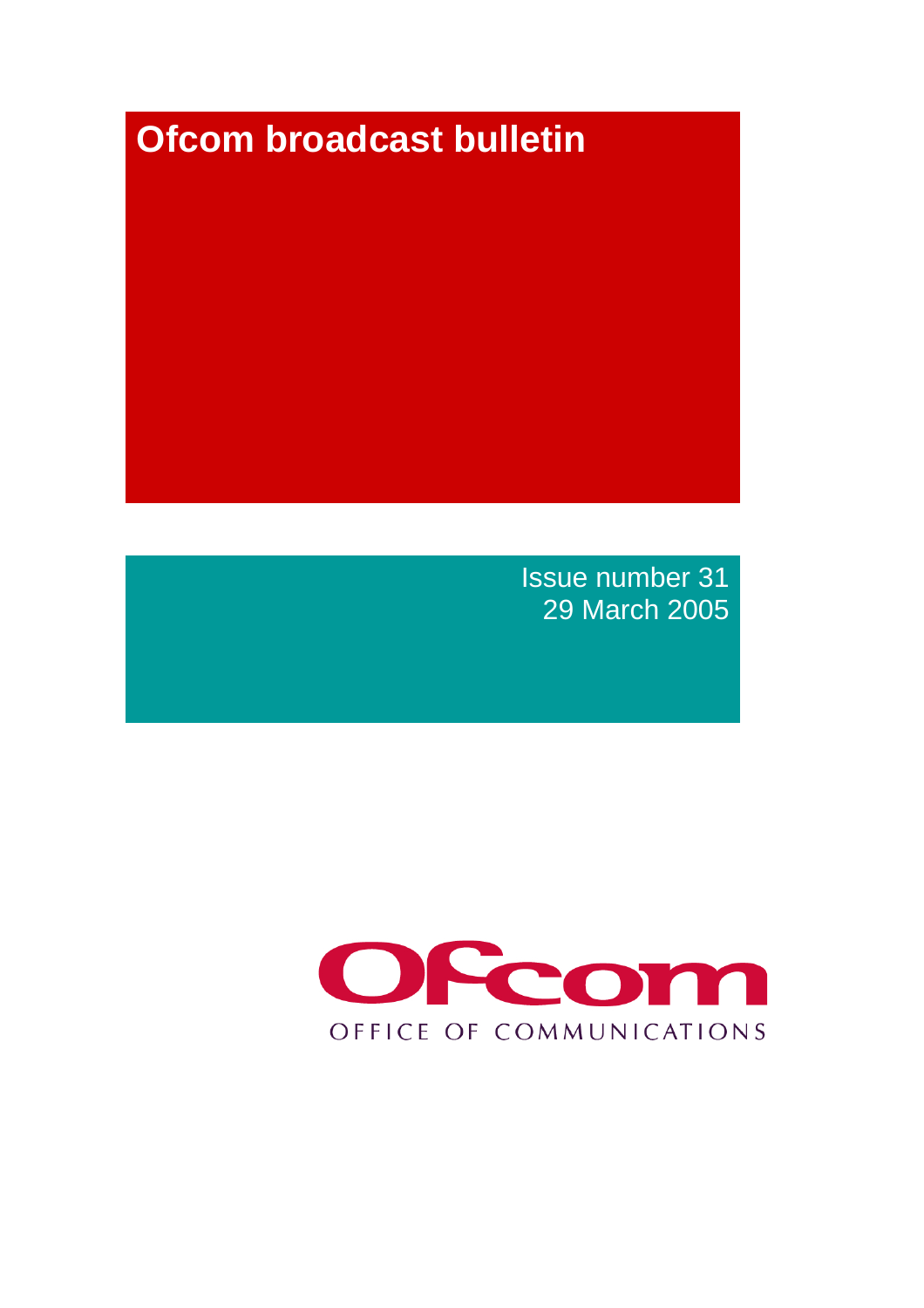Ofcom broadcast bulletin 31 29 March 2005

#### **Contents**

## **Fairness and privacy complaints**

| Not Upheld | 3 |
|------------|---|
|            |   |

| Other programmes not in breach/outside remit |  |
|----------------------------------------------|--|
|----------------------------------------------|--|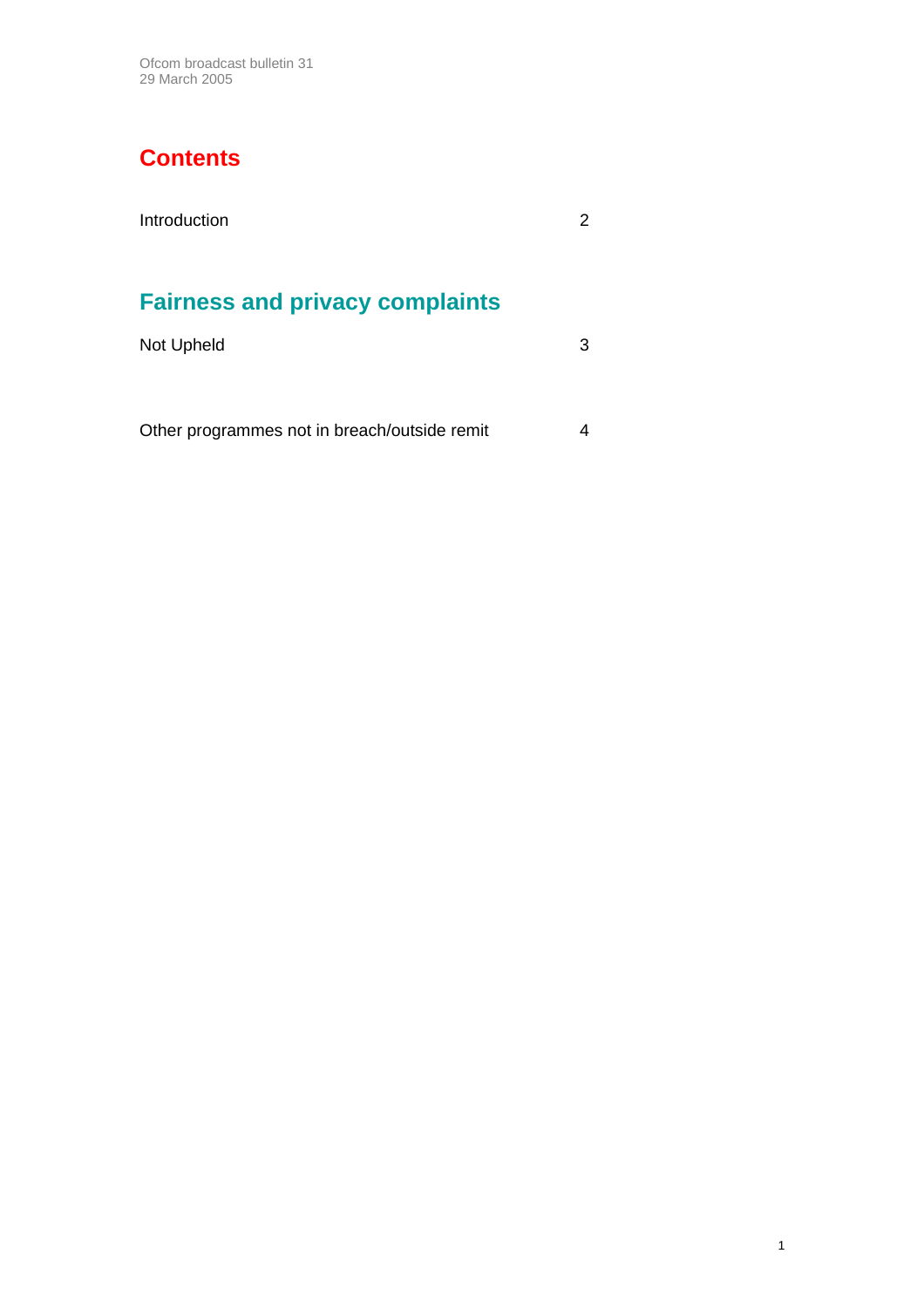#### **Introduction**

The Communications Act allows for the Codes of the legacy regulators to remain in force until such time as Ofcom has developed its own Codes. Ofcom has consulted on its new draft Code.

The new Code will be published this year.

The Codes and rules currently in force for broadcast content are:

- Advertising and Sponsorship Code (Radio Authority)
- News & Current Affairs Code and Programme Code (Radio Authority)
- Code on Standards (Broadcasting Standards Commission)
- Code on Fairness and Privacy (Broadcasting Standards Commission)
- Programme Code (Independent Television Commission)
- Programme Sponsorship Code (Independent Television Commission)
- Rules on the Amount and Scheduling of Advertising

From time to time adjudications relating to advertising content may appear in the bulletin in relation to the application of formal sanctions by Ofcom.

*Copies of the full adjudications for Upheld and Not Upheld Fairness and Privacy cases can be found on the Ofcom website: www.ofcom.org.uk*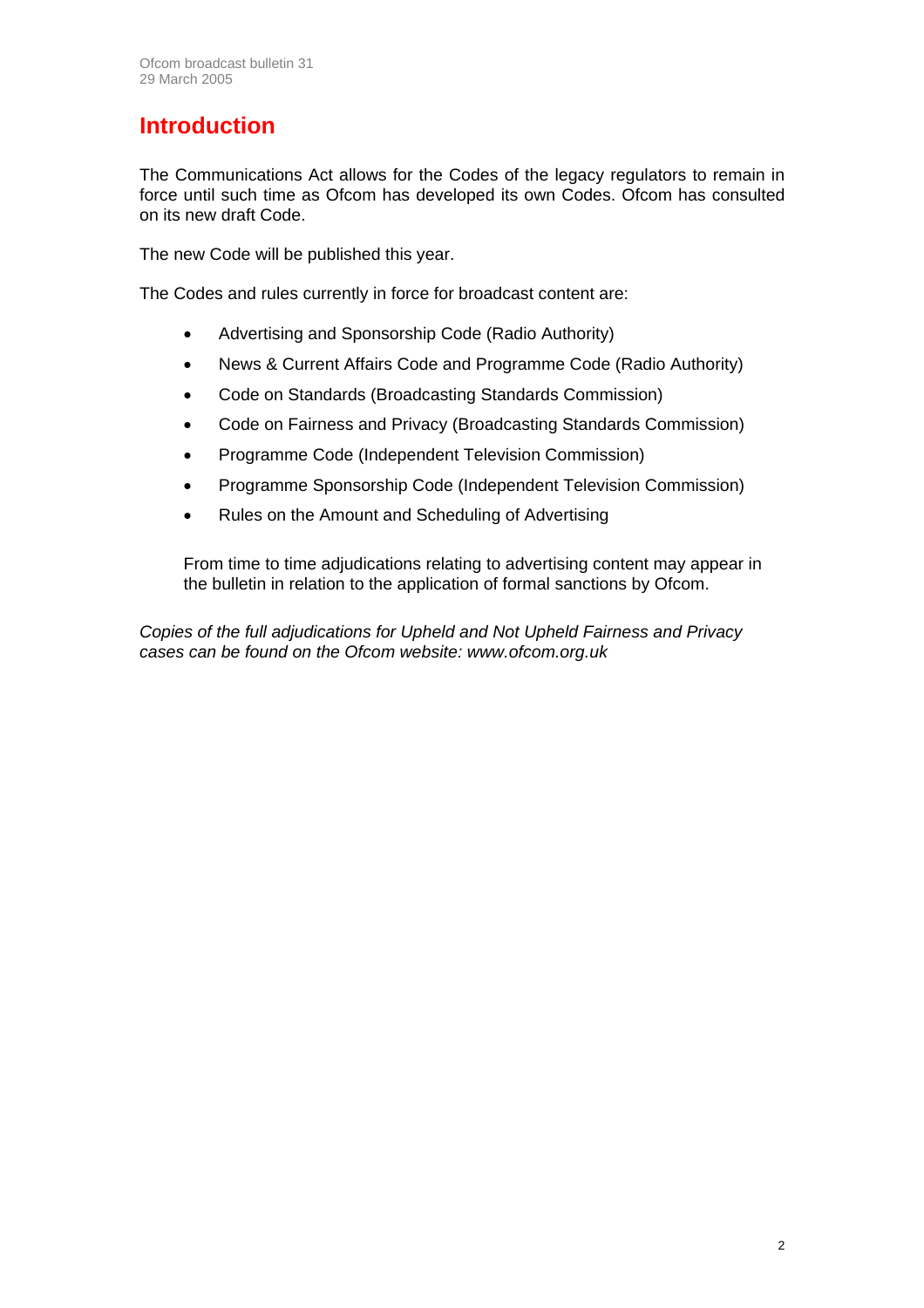#### **Fairness and Privacy cases**

Where a complaint is not upheld there is only a note of the outcome. For a copy of the full adjudication, whether the complaint is upheld or not, go to Ofcom's website at www.ofcom.org.uk/bulletins/ or send a stamped addressed envelope to: Ofcom, Riverside House, 2a Southwark Bridge Road, London SE1 9HA.

#### **Not Upheld**

| Complainant      | <b>Programme</b>   | <b>Broadcaster &amp;</b><br><b>Date</b> | <b>Type of complaint</b> |
|------------------|--------------------|-----------------------------------------|--------------------------|
| Mr Lawrence Pitt | The Jon Gaunt Show | BBC Radio WM,<br>3 July 2004            | Fairness                 |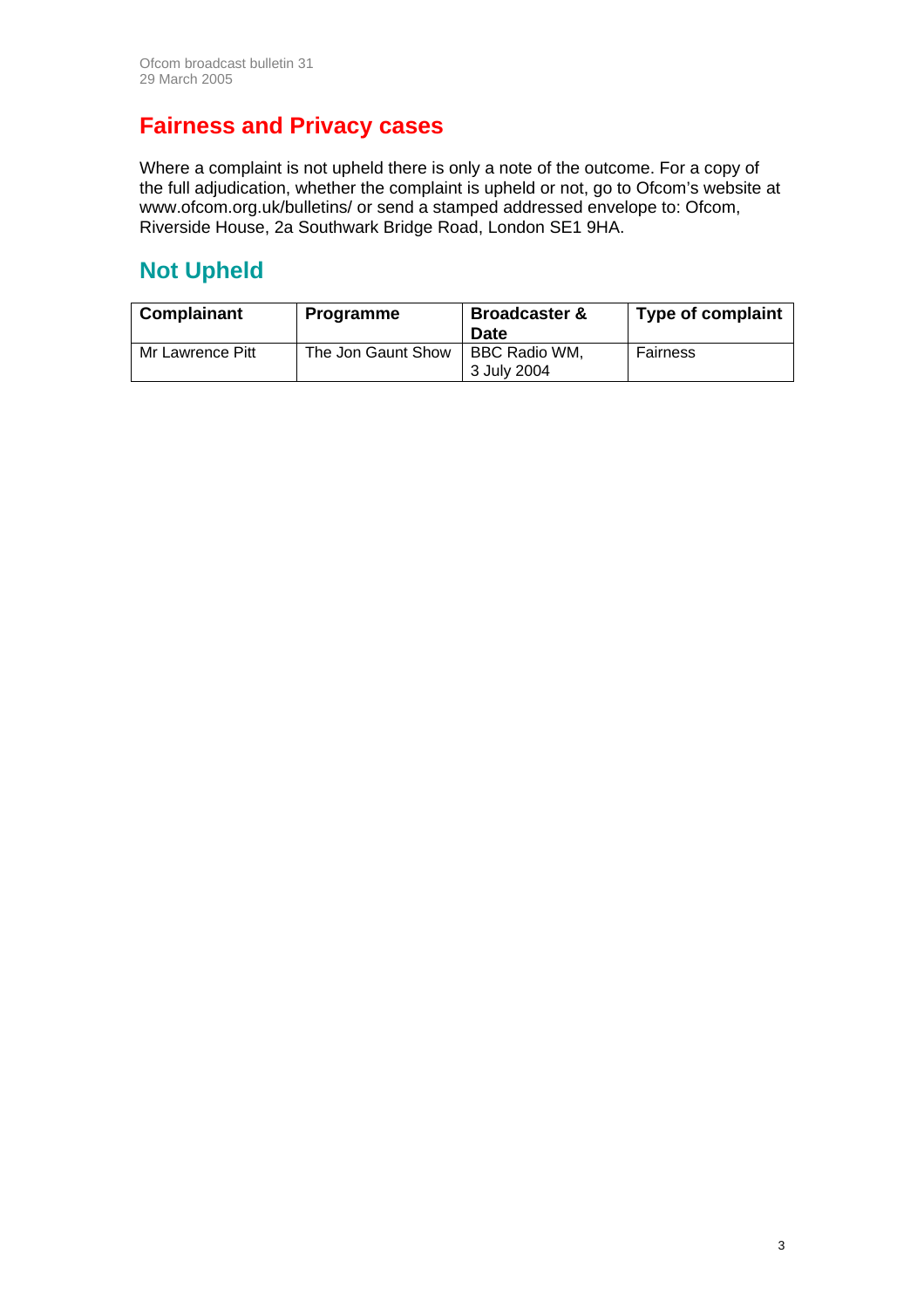### **Other programmes not in breach/out of remit**

**19 February – 7 March** 

| <b>Trans</b>                          |                          |                       |                     |                |  |
|---------------------------------------|--------------------------|-----------------------|---------------------|----------------|--|
| Programme                             | <b>Date</b>              | <b>Channel</b>        | Category            | No. of         |  |
|                                       |                          |                       |                     | complaints     |  |
|                                       |                          |                       |                     |                |  |
| 10 Years Younger                      | 23/02/2005               | Channel 4             | Offence             | $\overline{2}$ |  |
|                                       |                          |                       | Sexual              |                |  |
| 100 Greatest Cartoons                 | 27/02/2005               | Channel 4             | Portrayal           | 4              |  |
| 100 Greatest Tear Jerkers             | 13/02/2005               | Channel 4             | Offence             | 1              |  |
| 101 Most Shocking Moments in          |                          |                       |                     |                |  |
| Entertainment                         | 07/07/2004               | Five                  | Offence             | 1              |  |
| A Place in the Sun                    | 18/02/2005               | Channel 4             | Offence             | 1              |  |
|                                       |                          |                       | Sexual              |                |  |
| <b>Adult Channels</b>                 |                          | <b>Adult Channels</b> | Portrayal           | 1              |  |
| <b>Adult Channels</b>                 |                          |                       | Sexual              | 1              |  |
|                                       |                          | <b>Adult Channels</b> | Portrayal<br>Sexual |                |  |
| <b>Adult Channels</b>                 | ٠                        | <b>Adult Channels</b> | Portrayal           | 1              |  |
|                                       |                          |                       | Sexual              |                |  |
| <b>Animal Passions</b>                | 21/06/2004               | Channel 4             | Portrayal           | 1              |  |
| Ant and Dec's Saturday Night Takeaway | 26/02/2005               | ITV1                  | Misleading          | 1              |  |
| B4 It's a Hit                         | 22/02/2005               | Channel 4             | Offence             | 1              |  |
| <b>BBC</b> skateboard ident           | $\overline{\phantom{a}}$ | <b>BBC</b>            | Offence             | 1              |  |
| <b>BBC Tony Martin Documentary</b>    | $\overline{\phantom{a}}$ | <b>BBC</b>            | Offence             | 4              |  |
| Big Fat Quiz of the Year              | 27/12/2004               | Channel 4             | Offence             | 1              |  |
|                                       |                          |                       | Sexual              |                |  |
| <b>Bikini Beach</b>                   |                          | Hollywood TV          | Portrayal           | 1              |  |
| Bo Selecta!                           | 02/03/2005               | Channel 4             | Offence             | 1              |  |
| Bo Selecta!                           | ۰                        | Channel 4             | Offence             | 1              |  |
| Bodyshock: Megatumour                 | 21/02/2005               | Channel 4             | Offence             | $\overline{2}$ |  |
| <b>Boogie Beebies</b>                 | 13/02/2005               | BBC1                  | Offence             | 1              |  |
|                                       |                          | 96.2 The              |                     |                |  |
| <b>Brendan Kearney</b>                | 08/02/2005               | Revolution            | Offence             | 1              |  |
| <b>Five News</b>                      | 30/12/2004               | Five                  | Violence            | 1              |  |
| <b>Channel 4 News</b>                 | 03/02/2005               | Channel 4             | Offence             | 1              |  |
| <b>Channel 4 News</b>                 | 01/02/2005               | Channel 4             | Offence             | 1              |  |
| Channel 4 News                        | 10/02/2005               | Channel 4             | Offence             | 1              |  |
| Channel 4 News                        | 14/02/2005               | Channel 4             | Impartiality        | $\overline{2}$ |  |
| Charmed                               | 19/02/2005               | Five                  | Offence             | 1              |  |
|                                       |                          |                       | Religious           |                |  |
| Choice FM                             | 18/02/2005               | Choice FM             | Offence             | 1              |  |
| <b>Coronation Street</b>              | 22/09/2004               | ITV1                  | Language            | 1              |  |
| <b>Coronation Street</b>              | 05/12/2004               | ITV1                  | Offence             | $\overline{2}$ |  |
| <b>Coronation Street</b>              | 14/02/2005               | ITV1                  | Offence             | 1              |  |
| <b>Coronation Street</b>              | 06/02/2005               | ITV1                  | Violence            | 1              |  |
| <b>Coronation Street</b>              | 28/02/2005               | ITV1                  | Offence             | 1              |  |
| Dad                                   | 24/02/2005               | BBC1                  | Language            | 1              |  |
| Deadwood                              | 21/09/2004               | Sky One               | Language            | 1              |  |
| Deadwood                              | 04/10/2004               | Sky One               | Language            | 1              |  |
|                                       |                          |                       | Sexual              |                |  |
| <b>Desperate Housewives</b>           | 23/02/2005               | Channel 4             | Portrayal           | 1              |  |
|                                       |                          |                       |                     |                |  |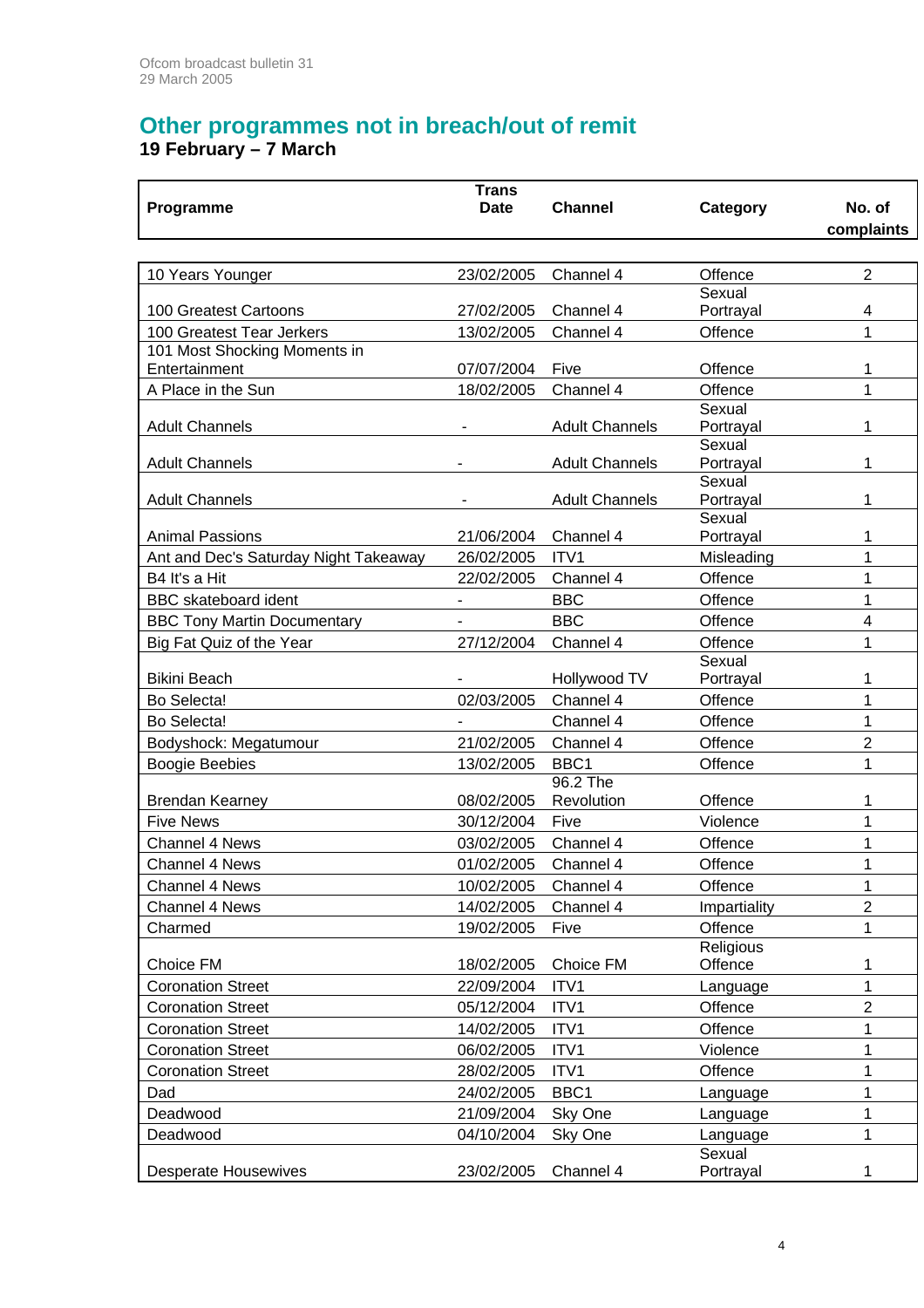| Detention Undercover-The Real Story        | 02/03/2005 | BBC <sub>1</sub> | Language     | 1              |
|--------------------------------------------|------------|------------------|--------------|----------------|
| DIY SOS                                    | 16/02/2005 | BBC1             | Offence      | 1              |
| <b>Dunkirk</b>                             | 18/02/2004 | BBC <sub>2</sub> | Offence      | 1              |
| Eastenders                                 | 18/02/2005 | BBC1             | Violence     | $\overline{2}$ |
| Eastenders                                 | 22/02/2005 | BBC1             | Language     | 1              |
| Emmerdale                                  | 21/10/2004 | ITV1             | Violence     | $\overline{2}$ |
| <b>Emmerdale's Greatest Love Triangles</b> | 27/02/2005 | ITV1             | Language     | 1              |
| Xplicit XXX                                | 18/02/2005 | Xplicit XXX      | Misleading   | 1              |
| <b>Extreme Celebrity Detox</b>             | 16/02/2005 | Channel 4        | Offence      | 1              |
| <b>Extreme Holiday Disasters</b>           | 27/12/2004 | <b>Bravo</b>     | Offence      | 1              |
| <b>Fat Friends</b>                         | 17/02/2005 | ITV1             | Offence      | $\overline{2}$ |
| <b>Fat Friends</b>                         | 24/02/2005 | ITV1             | Offence      | 1              |
| <b>Five Live</b>                           | 24/01/2005 | <b>BBC</b>       | Offence      | 1              |
| <b>Five News</b>                           | 16/02/2005 | Five             | Accuracy     | 1              |
| Flog it                                    |            | BBC1             | Offence      | 1              |
| Fool around                                | 19/02/2005 | T4               | Language     | $\overline{2}$ |
| Fox News                                   | 17/02/2005 | <b>Fox News</b>  | Impartiality | 1              |
| <b>Frank Skinner Show</b>                  | 09/12/2004 | ITV1             | Offence      | $\overline{4}$ |
|                                            |            |                  | Sexual       |                |
| Girls In Love                              | 18/02/2005 | <b>CITV</b>      | Portrayal    | 1              |
| Globecast UK                               | 02/03/2005 | Globecast Uk     | Language     | 1              |
| <b>GMTV</b>                                | 21/02/2005 | <b>ITV</b>       | Offence      | 1              |
| GMTV2                                      | 31/12/2004 | ITV2             | Offence      | 1              |
| Good Morning Scotland                      |            | <b>BBC</b>       | Offence      | 1              |
| <b>GWRFM</b>                               | 23/02/2005 | <b>GWRFM</b>     | Impartiality | 1              |
| Hajj FM (RSL)                              | 07/01/2005 | Haj FM           | Offence      | $\overline{2}$ |
| Hajj FM (RSL)                              | 08/01/2005 | Haj FM           | Offence      | 1              |
| Hell's Kitchen                             | 28/05/2004 | ITV1             | Language     | 1              |
| Hollyoaks                                  | 11/11/2004 | Channel 4        | Offence      | 1              |
| Hollyoaks                                  | 22/02/2005 | Channel 4        | Offence      | 1              |
| Hollyoaks                                  | 17/02/2005 | Channel 4        | Offence      | 1              |
| <b>HTV News</b>                            | 21/12/2004 | <b>HTV</b>       | Offence      | 1              |
| I Capture the Castle                       | 28/12/2004 | BBC1             | Offence      | 1              |
| I'm a Celebrity                            |            | ITV1             | Offence      | $\overline{2}$ |
| <b>ITV News</b>                            | 01/02/2005 | ITV1             | Offence      | 1              |
| <b>ITV News</b>                            | 10/02/2005 | ITV1             | Impartiality | $\overline{2}$ |
| <b>ITV News</b>                            | 11/02/2005 | ITV1             | Accuracy     | 1              |
| <b>ITV News</b>                            | 16/02/2005 | ITV1             | Offence      | 1              |
| <b>ITV News</b>                            | 19/02/2005 | ITV1             | Accuracy     | 1              |
| <b>ITV News Channel</b>                    | 02/02/2005 | ITV1             | Impartiality | 1              |
| ITV Weather sponsored by Powergen          | 21/02/2005 | ITV1             | Offence      | 1              |
| Jamie Patterson                            | 31/10/2004 | Swindon FM       | Offence      | 1              |
| Jamie's School Dinners                     | 23/02/2005 | Channel 4        | Offence      | $\overline{c}$ |
| Jamie's School Dinners                     |            |                  |              |                |
|                                            | 25/02/2005 | Channel 4        | Offence      | 1              |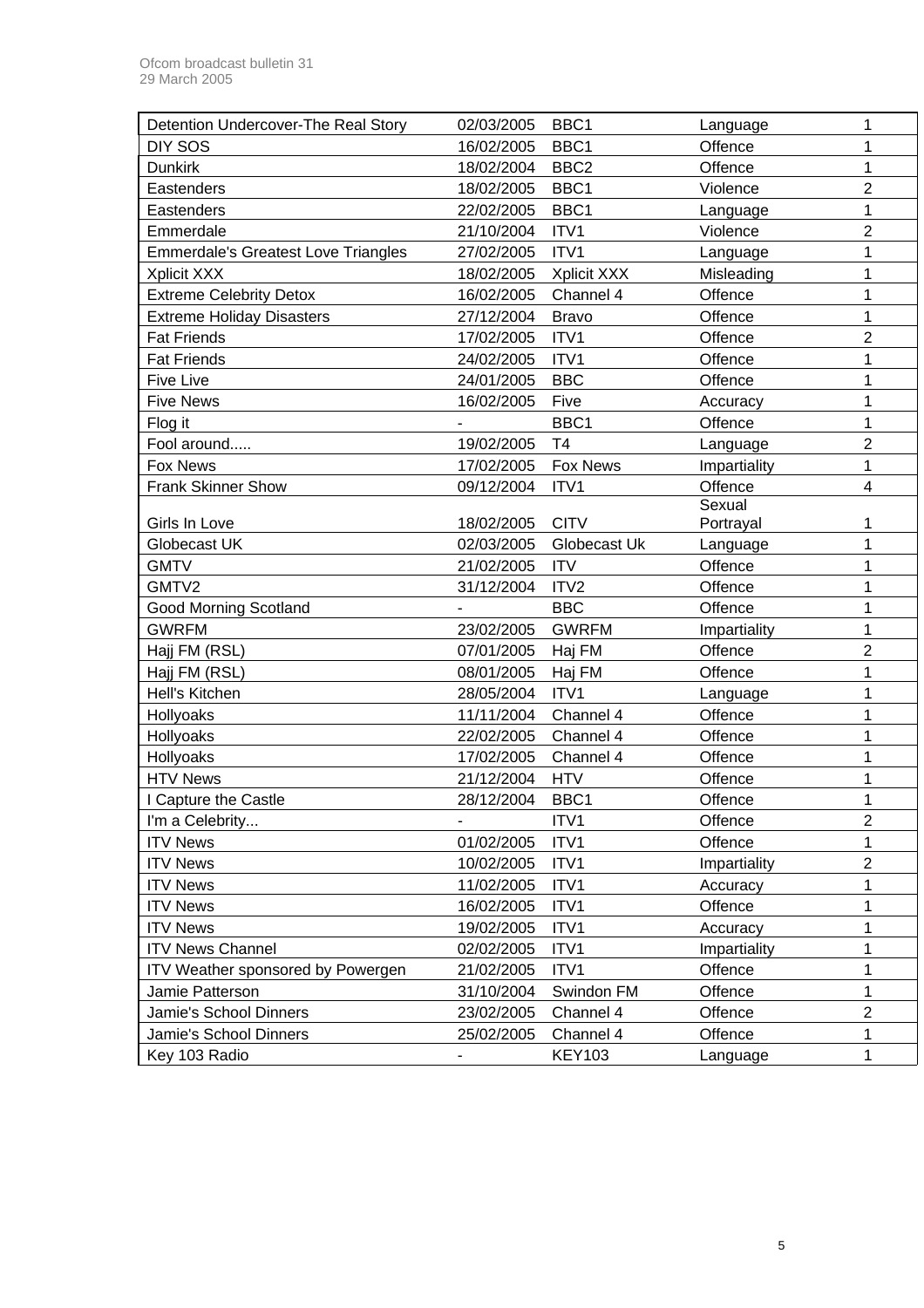|                                            | <b>Trans</b> |                              |              |                |
|--------------------------------------------|--------------|------------------------------|--------------|----------------|
| Programme                                  | <b>Date</b>  | <b>Channel</b>               | Category     | No. of         |
|                                            |              |                              |              | complaints     |
|                                            |              |                              |              |                |
| Key 103 Radio                              | 09/02/2005   | <b>KEY103</b>                | Offence      | 1              |
|                                            |              |                              | Religious    |                |
| <b>LBC Programme</b>                       | 05/01/2005   | LBC97.3                      | Offence      | 1              |
| Leicester Sound FM                         | 28/02/2005   | Leicester Sound<br><b>FM</b> | Offence      | 1              |
| <b>Little Britain</b>                      | 27/02/2005   | BBC <sub>3</sub>             | Offence      | 1              |
| London Tonight                             | 22/02/2005   | ITV1                         | Offence      | 1              |
|                                            | 19/02/2005   | BBC1                         | Offence      |                |
| Match of the Day<br>Michael Jackson's Boys | 25/01/2005   | Channel 4                    | Offence      | 1<br>1         |
|                                            |              |                              |              |                |
| <b>Midsomer Murders</b>                    | 19/02/2005   | ITV1                         | Offence      | 1              |
| Ministry of Mayhem                         | 12/02/2005   | ITV1                         | Offence      | 1              |
| Ministry of Mayhem                         | 19/02/2005   | ITV1                         | Offence      | 1              |
| Moto sponsorship of ITV films              | 13/02/2005   | ITV1                         | Offence      | 1              |
| <b>MTV</b>                                 | 28/02/2005   | <b>MTV</b>                   | Offence      | 1              |
| My Hero                                    |              | BBC1                         | Offence      | 1              |
| Nathan Barley                              | 11/02/2005   | Channel 4                    | Offence      | 1              |
| Newsbeat                                   | 21/02/2005   | <b>BBC Radio 1</b>           | Accuracy     | 1              |
| Newsnight                                  | 24/02/2005   | BBC <sub>2</sub>             | Offence      | 1              |
| Newsnight                                  | 03/03/2005   | BBC <sub>2</sub>             | Impartiality | 1              |
| Nick Ferrari                               | 24/02/2005   | LBC97.3                      | Offence      | 1              |
| North - South Divide                       | 10/02/2005   | Wessex FM                    | Language     | 1              |
| North Star                                 | 03/03/2005   | BBC1                         | Scheduling   | 1              |
| Panorama                                   | 27/02/2005   | BBC1                         | Impartiality | 4              |
| <b>Planet Cook</b>                         | 08/02/2005   | BBC1                         | Offence      | 1              |
| <b>Pregnancy Week</b>                      | 01/09/2004   | Discovery Health             | Offence      | 1              |
| <b>Pregnancy Week</b>                      | 06/09/2004   | <b>Discovery Health</b>      | Offence      | 5              |
| <b>Pregnancy Week</b>                      | 13/09/2004   | Discovery Health             | Offence      | 1              |
| Pregnancy Week                             | 14/10/2004   | <b>Discovery Health</b>      | Offence      | 1              |
| <b>Pregnancy Week</b>                      | 21/10/2004   | Discovery Health             | Offence      | 1              |
| <b>Pregnancy Week</b>                      | 05/10/2004   | Discovery Health             | Advertising  | 1              |
| <b>Pregnancy Week</b>                      | 01/10/2004   | Discovery Health             | Offence      | $\overline{2}$ |
| <b>Pregnancy Week</b>                      | 11/10/2004   | <b>Discovery Health</b>      | Offence      | $\overline{2}$ |
| Pregnancy Week                             | 21/10/2004   | Discovery Health             | Offence      |                |
| <b>Pregnancy Week</b>                      | 30/11/2004   | <b>Discovery Health</b>      | Offence      | 1              |
| Radio 1                                    | 01/03/2005   | <b>BBC Radio 1</b>           | Language     | 1              |
| Red Dragon FM                              | 28/02/2005   | Red Dragon FM                | Offence      | 1              |
|                                            |              |                              | Sexual       |                |
| <b>Red Hot Films</b>                       | 16/02/2005   | <b>Telewest</b>              | Portrayal    | 1              |
|                                            |              |                              | Sexual       |                |
| <b>Red Hot Films</b>                       | 23/02/2005   | <b>Telewest</b>              | Portrayal    | 1              |
|                                            |              |                              | Sexual       |                |
| Red Hot Films                              | 27/02/2005   | <b>Telewest</b>              | Portrayal    | 1              |
| <b>Reporting Scotland</b>                  | 27/10/2004   | BBC1                         | Scheduling   | 1              |
| Richard and Judy                           | 07/12/2004   | Channel 4                    | Offence      | 1              |
| Richard and Judy                           | 10/02/2005   | Channel 4                    | Impartiality | 1              |
| Richard and Judy                           | 18/02/2005   | Channel 4                    | Language     | 1              |
| Richard and Judy                           | 24/02/2005   | Channel 4                    | Offence      | 1              |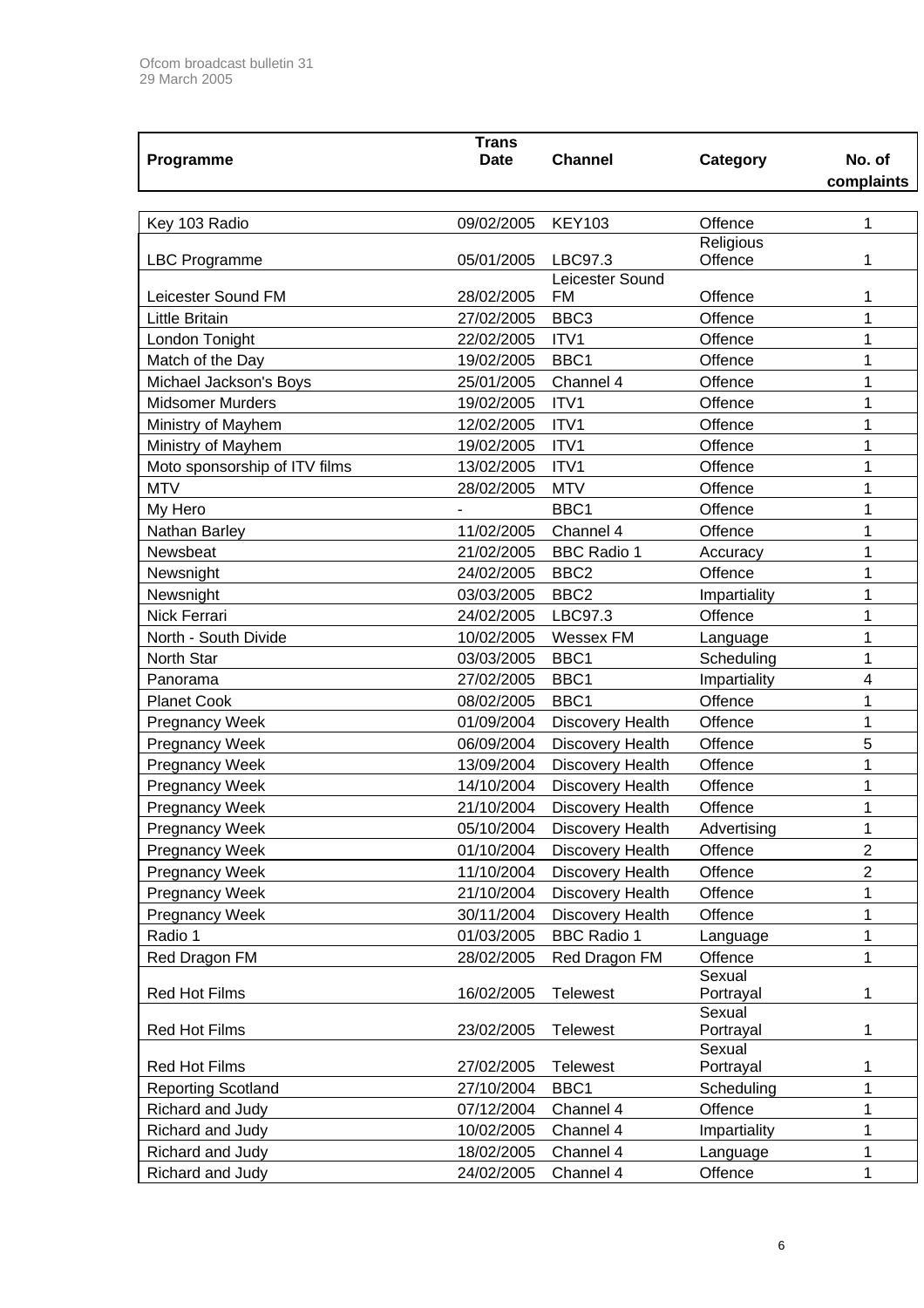| <b>Trans</b>                       |             |                     |                      |                |  |
|------------------------------------|-------------|---------------------|----------------------|----------------|--|
| Programme                          | <b>Date</b> | <b>Channel</b>      | Category             | No. of         |  |
|                                    |             |                     |                      | complaints     |  |
|                                    |             |                     |                      |                |  |
|                                    |             |                     | Religious            |                |  |
| Ricky Gervais Live: Animals        | 28/01/2005  | Channel 4           | Offence              | 1              |  |
| <b>Ricky Gervais Live: Animals</b> | 27/01/2005  | Channel 4           | Offence              | 1              |  |
| Rosemary and Thyme                 | 19/02/2005  | ITV1                | Language             | $\mathbf{1}$   |  |
| Sea of Souls                       | 05/01/2005  | BBC1                | Offence              | $\overline{2}$ |  |
| Sea of Souls                       | 08/01/2005  | BBC1                | Offence              | 1              |  |
| Second Chance Sunday               | 08/02/2005  | E <sub>4</sub>      | Religious<br>Offence | 1              |  |
| <b>Sky News</b>                    | 22/11/2004  | <b>Sky News</b>     | Offence              | 1              |  |
| <b>Sky News</b>                    | 10/02/2005  | <b>Sky News</b>     | Offence              | 1              |  |
| <b>Sky Sports News</b>             | 13/02/2005  | <b>Sky Sports</b>   | Offence              | 1              |  |
| <b>Steel River Blues</b>           | 01/09/2004  | ITV1                | Offence              | 1              |  |
| <b>Steve Penk</b>                  | 27/01/2005  | <b>Key103</b>       | Language             | 1              |  |
| <b>Television X</b>                | 24/02/2005  | <b>Television X</b> | Misleading           | 1              |  |
| That Mitchell and Webb Sound       | 24/02/2005  | <b>BBC Radio 4</b>  | Offence              | 1              |  |
|                                    |             | Channel 4           | Offence              | $\mathbf{1}$   |  |
| The 100 Greatest Pop Videos        | 06/02/2005  |                     | Sexual               |                |  |
| The A-Z of Love and Sex            | 22/02/2005  | Channel 4           | Portrayal            | 2              |  |
| The Apprentice                     | 15/02/2005  | BBC <sub>2</sub>    | Language             | 1              |  |
| The Bill                           | 06/01/2005  | ITV1                | Misleading           | 1              |  |
| The Eagle 96.4FM                   | 06/10/2004  | The Eagle 96.4      | Language             | 1              |  |
| The Exorcism                       |             | Channel 4           | Scheduling           | $\mathbf{1}$   |  |
| The Friday Night Project           | 11/02/2005  | Channel 4           | Offence              | $\overline{2}$ |  |
| The Hits                           | 17/01/2005  | Channel 4           | Offence              | 1              |  |
|                                    |             |                     | Sexual               |                |  |
| The Hits                           | 10/01/2005  | Channel 4           | Portrayal            | 1              |  |
| The Jewel of the Nile              | 09/01/2005  | S <sub>4</sub> C    | Language             | 1              |  |
| <b>The Politics Show</b>           | 20/02/2005  | BBC <sub>2</sub>    | Offence              | 1              |  |
| The Pornographer                   | 25/02/2005  | Channel 4           | Offence              | 1              |  |
| The Simpsons                       | 28/12/2004  | Channel 4           | Offence              | 1              |  |
| The Wright Stuff                   | 16/02/2005  | Five                | Offence              | 1              |  |
| The Xtra Factor                    | 13/11/2004  | ITV <sub>2</sub>    | Language             | $\overline{c}$ |  |
| This Morning                       | 18/02/2005  | ITV1                | Language             | 1              |  |
| Tonight with Trevor McDonald       | 15/11/2004  | ITV1                | Impartiality         | 1              |  |
| Top of the Pops                    | 26/02/2005  | BBC1                | Offence              | 1              |  |
| <b>Torture Season</b>              | 21/02/2005  | Channel 4           | Offence              | 1              |  |
| <b>Torture Season</b>              | 22/02/2005  | Channel 4           | Scheduling           | 1              |  |
| <b>Torture Season</b>              | 28/02/2005  | Channel 4           | Offence              | $\sqrt{3}$     |  |
| <b>Torture Season</b>              | 26/02/2005  | Channel 4           | Offence              | 1              |  |
| <b>Torture Season</b>              |             | Channel 4           | Offence              | 1              |  |